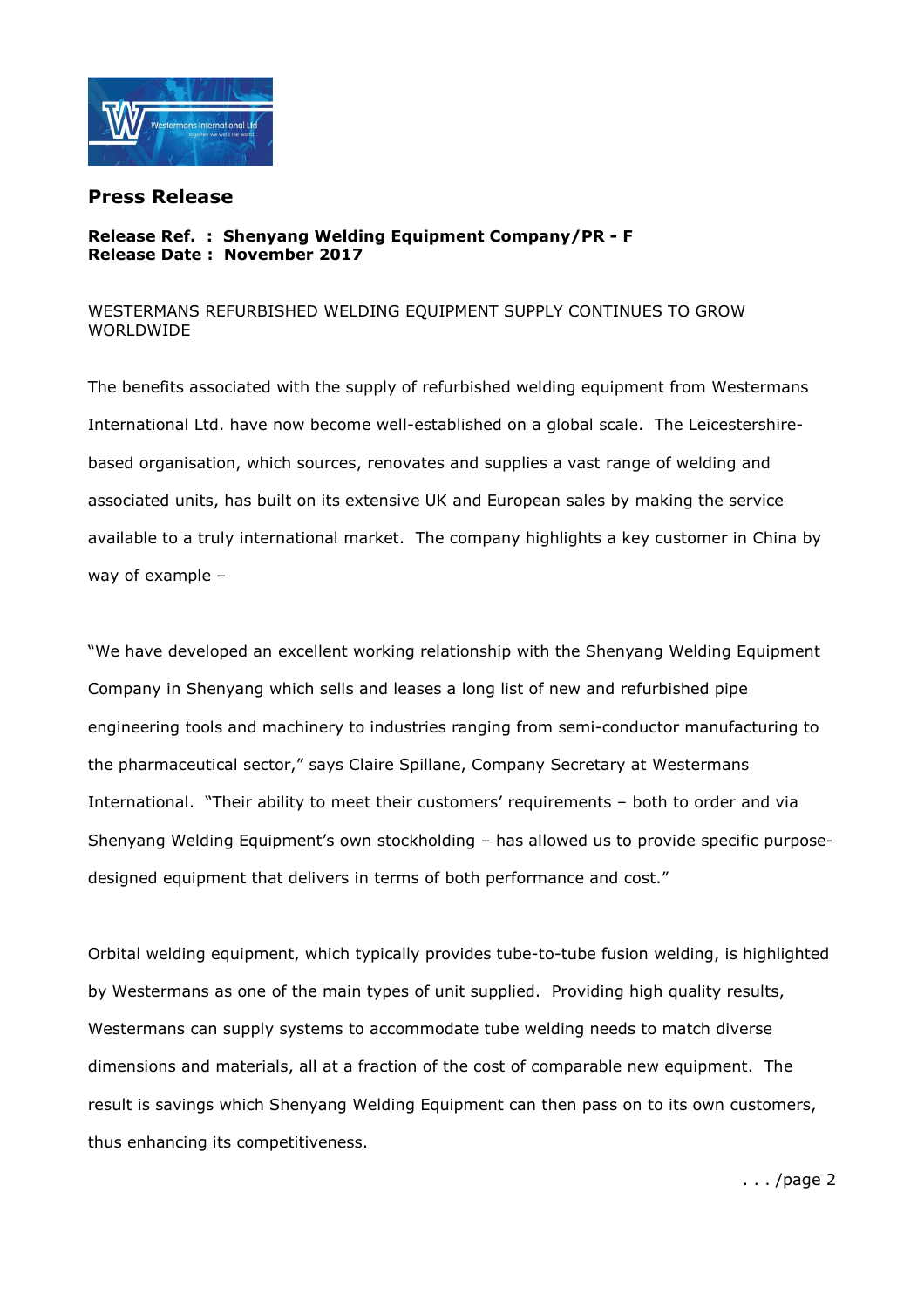"AMI units have proven to be particularly popular in the Asian market and have become a key element of our supply service to Shenyang Welding Equipment," continues Claire Spillane. "In all cases, we were able to react very quickly to the company's ordering needs – and, of course, those of its markets – which itself can often be as important as the savings in cost that can be achieved."

With the benefit of Shenyang Welding Equipment's extensive, specialist experience, it is an ideal combination of reliable, cost-effective supply and proven equipment from the UK, and installation and support capability in China.

"Westermans are not only able to provide highly cost effective machines but also a professional service and advice from which we have benefited from the beginning of our relationship," comments Link Lee at Shenyang Welding Equipment Company. "The supply of two units, for example, for use in a project in Xian with a supply requirement of just 20 days, was fully met by Westermans – half the time required for a new unit to have been made available directly by the manufacturer. In every case, the equipment has performed reliably and to a high standard, and we are delighted to have been able to work with Westermans and to develop a supply partnership where both companies share common values for performance and delivery," he concludes.

. . . ends/more information/page 3